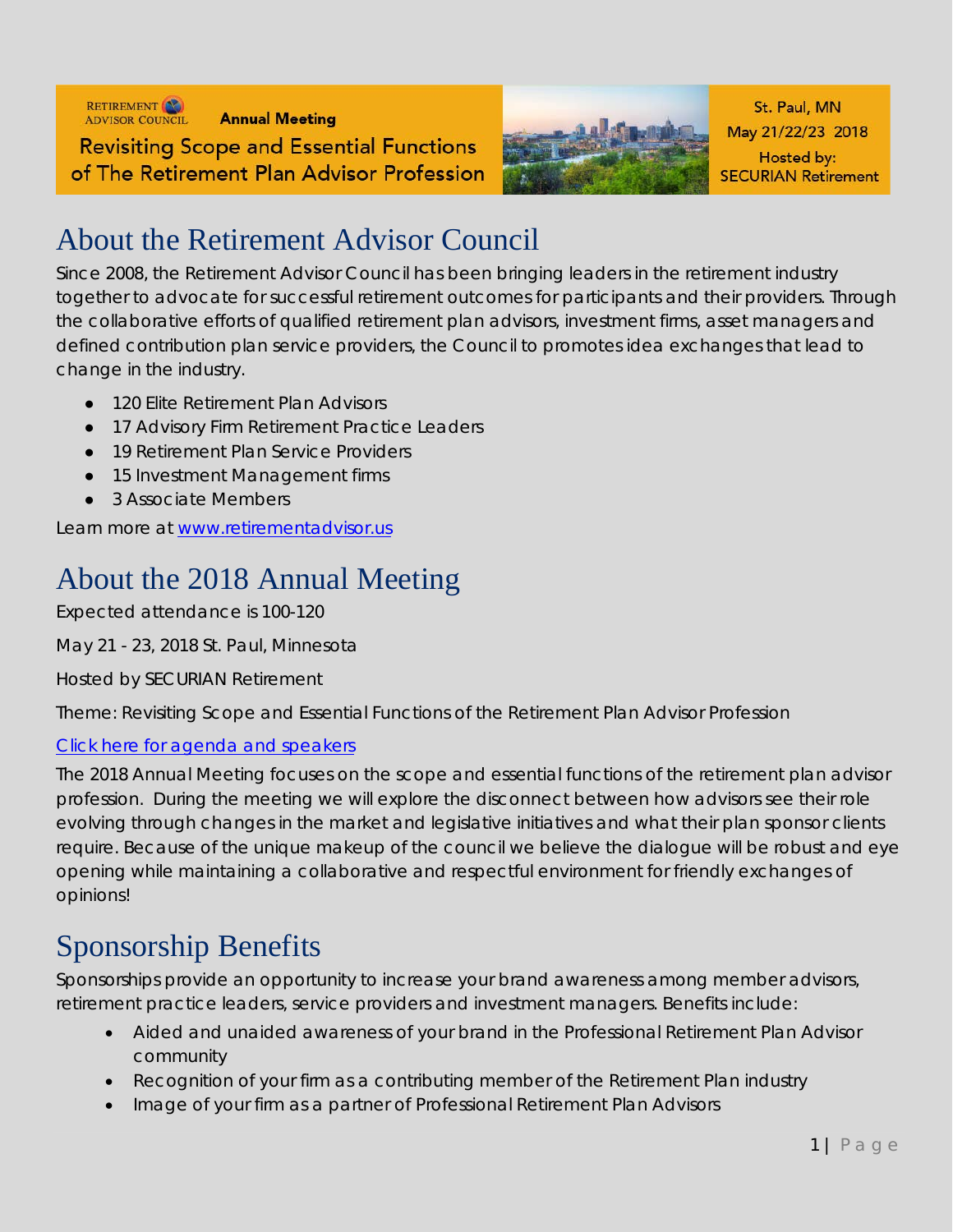RETIREMENT **Annual Meeting Revisiting Scope and Essential Functions** of The Retirement Plan Advisor Profession



St. Paul, MN May 21/22/23 2018 Hosted by: **SECURIAN Retirement** 

# Sponsorship Opportunities

All sponsors receive the following benefits, in addition to those described above:

- Recognition in the event program
- Recognition on the event website
- On-site signage throughout the venue
- Social Media exposure before, during and after the event

#### **RHODIUM SPONSORSHIP – TECHNOLOGY FOR ALL – EXCLUSIVE..............\$6,000**

Your logo on the home page of the **Conference App** that attendees use to navigate the agenda, access handouts, floor plan, alerts, polls, and social media posts, on their mobile devices.

#### **PLATINUM SPONSORSHIP – IDENTITY EXPOSURE - EXCLUSIVE ..................\$5,000**

Increase the optics of your brand by putting it in front of everyone throughout the event. Your logo on each **Hotel Room Key Card and Name Badge** worn by attendees at all conference sessions.

#### **GOLD SPONSORSHIP – DINNER AND A HELPING HAND - MAXIMUM 5........\$4,000**

Your logo on the **Souvenir T-shirt** that attendees take home. Recognition of your sponsorship at the **Pre-event Volunteer Activity** with the [Feed My Starving Children,](https://www.fmsc.org/) **Transportation**, and **Pre-event Dinner.**  Signage onsite and in the app.

#### **SILVER SPONSORSHIP- SMILE FOR THE CAMERA – EXCLUSIVE..................\$3,000**

Your banner ad and logo on the **picture gallery of the meeting** to live on the Council website.

#### **BRONZE SPONSORSHIP – HYDRATE US - EXCLUSIVE.......................................\$2,000**

Your logo on **personalized disposable bottles of water** distributed throughout the event in the meeting rooms and during breaks.

#### **SPORTS SPONSORSHIP – DINNER AND A BALL GAME – MAXIMUM 10 ........\$1,500**

Play ball and grab a beverage! Signage at the **event dinner and game at CHS Field**. We'll be dining in the [Securian Suite at CHS Field](http://chsfield.com/venue/event-spaces/corporate-events) before the St. Paul Saints Vs. the Chicago Dogs baseball game.